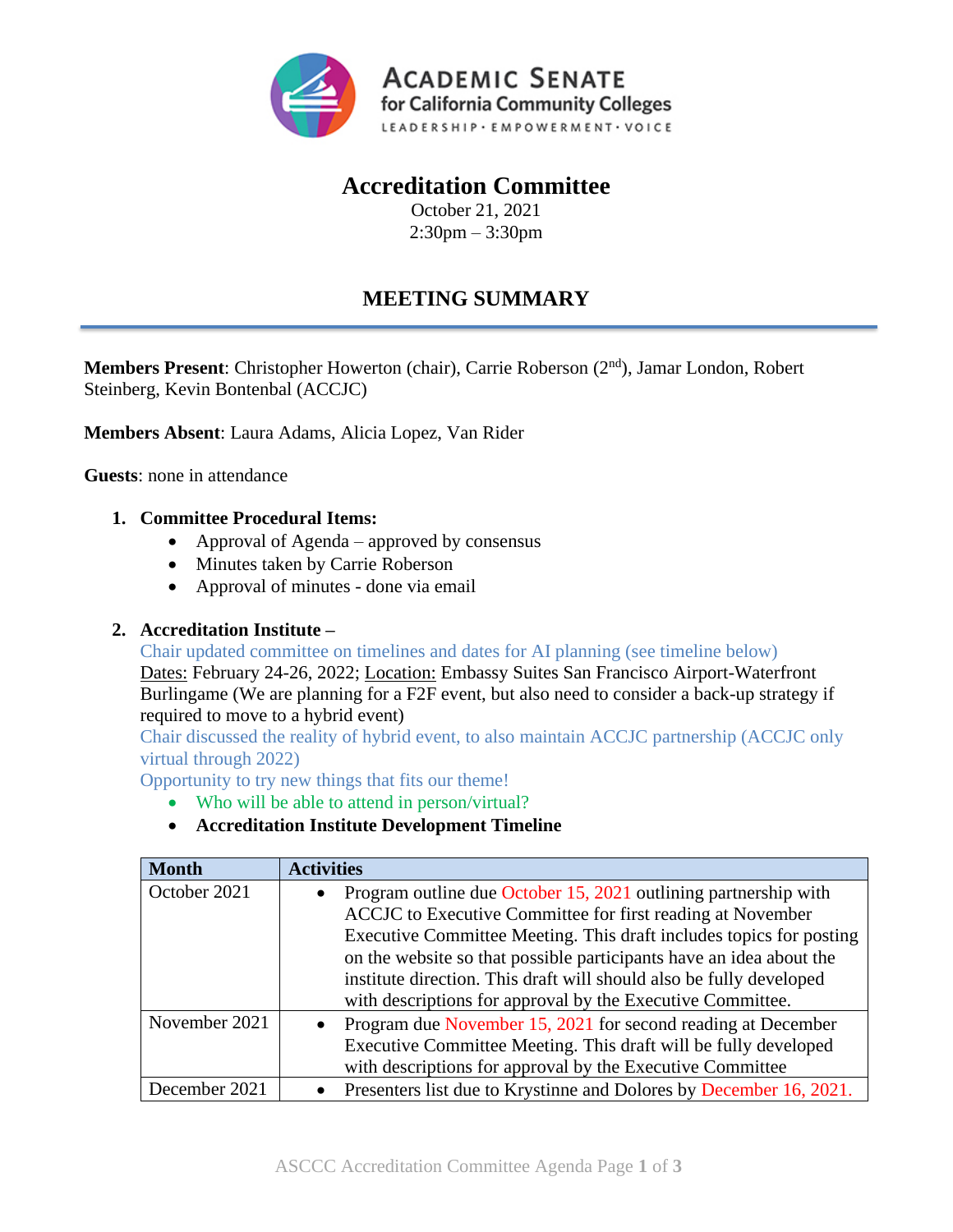|               | Program due December 16, 2021 for final reading at January<br>$\bullet$ |
|---------------|-------------------------------------------------------------------------|
|               | Executive Committee Meeting. This draft will be fully developed         |
|               | with descriptions for approval by the Executive Committee               |
| January 2022  | Final Program to Krystinne by January 10, 2022.<br>$\bullet$            |
|               | • Program to Events Team and Visual Designer January 18, 2022.          |
|               | • All hotel rooms requested by January 23, 2022.                        |
|               | • AV and Onsite Event Supply needs to Tonya by January 31, 2022.        |
|               | Final program to printer January 31, 2022.<br>$\bullet$                 |
| February 2022 | Materials posted to ASCCC website February 11, 2022.                    |

## **3. Draft Program Development**

Committee worked on the program DRAFT.

- Link to [DRAFT AI PROGRAM \(2022\)](https://docs.google.com/document/d/1ersNpgKoKZuZcPRGI-Sba0Jlamug44pK/edit?usp=sharing&ouid=113326573140570920151&rtpof=true&sd=true)
- Included suggestions for pre-session, general sessions and breakout sessions, draft descriptions
- $\bullet$  1<sup>st</sup> read of draft program reviewed by ASCCC on Nov. 3<sup>rd</sup> (executive meeting)

## **4. Announcements – Information/Discussion**

Chair made announcements to the committee

- Rostrum Articles by the Committee for Consideration
- ASCCC [Events](https://asccc.org/calendar/list/events) and Important Dates (Fall 2021)
	- Executive Committee Meeting, November 3 (hybrid)
	- 2021 Fall Plenary Session, November 4-6 (hybrid)
	- Executive Committee Meeting, December 3-4 (hybrid)

## **5. Committee Meetings (Fall 2021):**

Chair reminded the committee of future meeting dates. We are awaiting a new CIO appointment and due to the conflicting calendar for many of the committee members we may consider additional committee work "off line" between meetings and reconsider our schedule of meetings in the spring.

- Sep.  $8(12-1pm)$ ,
- Sep. 30  $(2:30 \text{pm} 3:30 \text{pm})$ ,
- Oct. 21  $(2:30 \text{pm} 3:30 \text{pm})$ ,
- Nov.  $18$  (2:30pm 3:30pm),
- Dec.  $9(2:30 \text{pm} 3:30 \text{pm})$

## **6. Committee Next Steps and Adjournment**

Adjourned at 3:28pm. Committee members are asked to continue to review the draft document and any additional suggestions to forward to the chair. The chair will update the committee on ASCCC Executive Committee feedback at our next meeting.

#### **Status of Previous Action Items**

## **A. In Progress –**

- a. Determine ASCCC Pres or VP for welcome @ 2022 Accreditation Institute
- b. Submission of Draft Institute Program